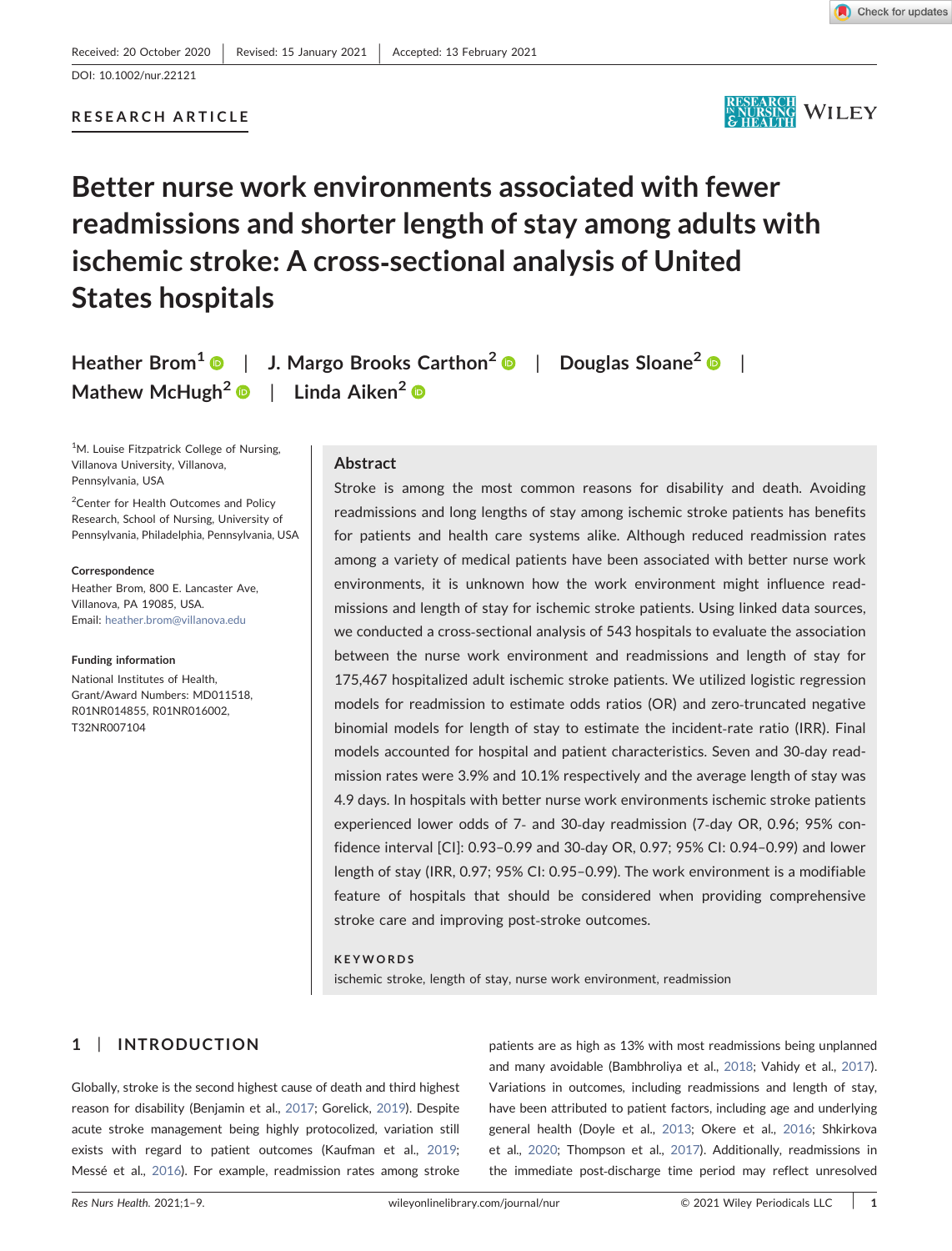2 | WILEY-NURSING BROM ET AL.

problems in the hospital and poor discharge planning (Camicia & Lutz, [2016;](#page-7-5) Lichtman et al., [2013](#page-8-5)). In a recent report, the Centers for Disease Control called for further evaluation of system‐level factors that may result in variation in stroke outcomes (Adeoye et al., [2019](#page-6-0); Centers for Disease Control and Prevention, [2018](#page-7-6)). In the few studies examining system‐level factors, investigators have focused on the availability of stroke physician specialists and stroke center status (Doyle et al., [2013;](#page-7-4) Okere et al., [2016;](#page-8-2) Shkirkova et al., [2020](#page-8-3); Thompson et al., [2017](#page-8-4)). Nurses are an integral part of health care systems and provide around the clock monitoring and management to stroke patients, though few investigators have examined nursing's influence on stroke outcomes (Camicia & Lutz, [2016;](#page-7-5) Summers et al., [2009\)](#page-8-6). In studies considering nursing's influence on stroke outcomes, investigators have focused on nurse staffing and post‐stroke mortality and found that in settings with richer staffing resources, patient mortality was lower (Bray et al., [2014;](#page-7-7) Cho & Yun, [2009\)](#page-7-8). However, results from these studies suggest that even with optimal staffing, nurses may be unable to assess or appropriately intervene without adequate organizational supports, such as the work environment (Aiken et al., [2011](#page-6-1); McHugh et al., [2016\)](#page-8-7). In this study we examine the relationship between stroke patient outcomes and the nurse work environment.

The nurse work environment represents an organizational property of hospitals that signifies the degree to which health systems constrain or enhance the professional practice of nursing (Lake, [2002](#page-7-9)). For example, in hospitals with better work environments for nurses, administrators support nurses' decision making, prioritize nurses' autonomy over their practice, and facilitate collegial relationships among nurses, physicians and administrators. In many studies and a recent meta‐analysis, the results have indicated a relationship between better work environments and several patient outcomes, such as failure to rescue, mortality and readmissions (Brooks Carthon et al., [2015;](#page-7-10) Lake et al., [2019;](#page-7-11) Lasater & McHugh, [2016](#page-8-8); Ma et al., [2015;](#page-8-9) McHugh & Ma, [2013;](#page-8-10) McHugh et al., [2016;](#page-8-7) Sloane et al., [2018](#page-8-11)). In a study of 495 hospitals, Lasater and McHugh ([2016](#page-8-8)) found that hospitals where there are better nurse work environments, knee and hip replacement patients experienced 12% lower odds of 30‐day readmission versus those cared for in hospitals with poor work environments. Similarly, McHugh & Ma demonstrated 7%–10% lower odds of readmissions for pneumonia, heart failure and myocardial infraction patients when they were cared for in better hospitals (McHugh & Ma, [2013](#page-8-10)).

# 1.1 | The nurse work environment and ischemic stroke patients

Ischemic stroke patients face a variety of challenges including new medication regimens and temporary or permanent deficits in their activities of daily living. Bedside nurses are on the frontline of helping patients and families learn and adapt to their new circumstances. As they interact with patients and families at this critical time, they are key informants to the healthcare team, advocating for and communicating the care needs of ischemic stroke patients (Camicia & Lutz, [2016\)](#page-7-5). Creating good work environments for nurses is especially important so that they have adequate time to spend with stroke patients, are able to communicate effectively with all team members and feel supported by managers to make decisions about nursing care. All of these aspects of the nurse work environment facilitate an effective and efficient discharge planning process, which has the potential to decrease delays in discharge and avoidable readmissions (Gonçalves‐Bradley et al., [2016\)](#page-7-12). Conversely, nurses working in poor work environments, may lack the time or organizational support to devote to patient education and discharge planning as they instead prioritize other acute medical needs (Brooks Carthon et al., [2019](#page-7-13)).

We build on prior research through an examination of the relationship between readmission and length of stay for ischemic stroke patients and the nurse work environment, using data from 543 hospitals. The results of this study provide new scientific knowledge based on an examination of the nurse work environment, which may be regarded as a modifiable aspect of health care systems that can be optimized to improve outcomes for ischemic stroke patients. Though nursing care is recognized as an important component of optimal stroke management, most studies entailed a focus on the delivery of specific aspects of stroke care, rather than examining nursing as a systemwide intervention to improve stroke outcomes. Accordingly, the aim of our study was to examine whether hospitals with better nurse work environments were associated with lower 7‐ and 30‐day readmission and shorter length of stay among ischemic stroke patients.

## 2 | METHODS

### 2.1 | Design

We conducted a cross-sectional study of data on 543 hospitals located in four states (California, Florida, New Jersey and Pennsylvania) and 175,467 ischemic stroke patients cared for in these hospitals. Data were linked together from four sources from 2015 to 2016 using a common hospital identifier including data from patient's hospitalization records from state offices, the American Hospital Association's Annual Survey of hospitals, survey data of nurses working in hospitals and the American Heart Association's listing of Primary and Comprehensive Stroke Centers.

#### 2.2 | Setting and sample

#### 2.2.1 | Hospitals

The sample included hospitals located in the four states that responded to the 2015 American Hospital Association Annual Survey, had 10 or more nurses respond to the nurse survey and were categorized as adult nonfederal acute care hospitals. Data from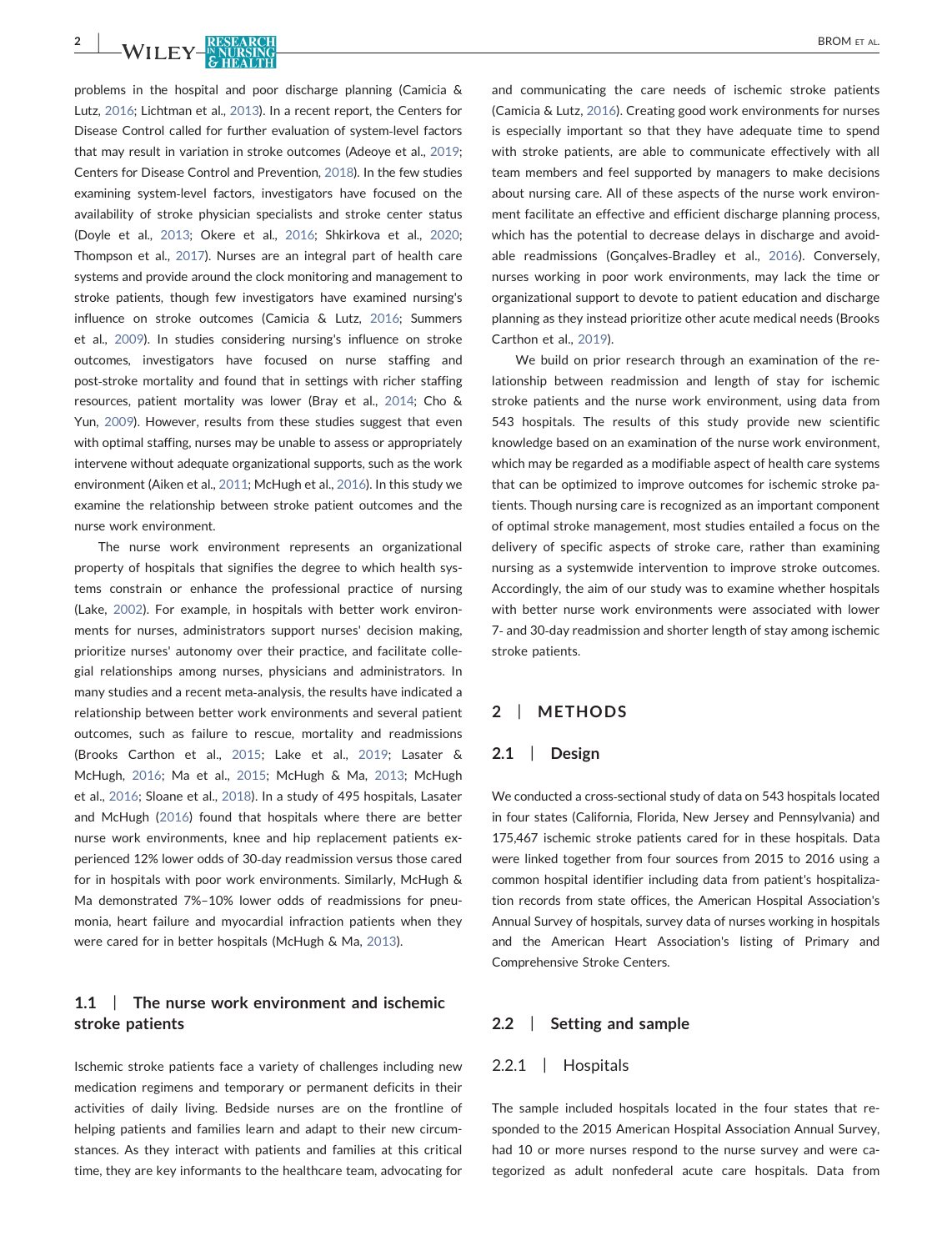registered nurses (n = 20,913) were collected through the RN4CAST‐ US, conducted by the University of Pennsylvania. A modified Dillman sampling approach was employed and surveys were sent directly to homes of a random sample of 231,000 nurses in the four states holding active registered nurse licenses (Dillman et al., [2014\)](#page-7-14). The response rate was  $26\%$  ( $n = 52,510$ ) and additional details regarding survey methodology were published elsewhere (Lasater et al., [2019;](#page-8-12) Sloane et al., [2018](#page-8-11)). The nurse survey asked questions related to demographics, workload and the work environment. Additionally, nurses were asked to provide detailed information about their site of employment, allowing responses across nurses to be combined at the hospital level. On average there were 38.5 nurse respondents (range: 10–204) per study hospital.

The American Hospital Association Annual Survey was used to account for additional hospital characteristics, including organizational, structural, and financial measures that may be associated with nursing measures and patient outcomes. The American Heart Association's website was utilized to identify hospitals that are designated as Primary or Comprehensive Stroke Center Certified (American Heart Association, [2019](#page-7-15)).

#### 2.3 | Patients

State agencies provided patient discharge data including the Pennsylvania Health Care Cost Containment office, Florida's the Agency for Health Care Administration, the Office of Statewide Health Planning and Development in California and the New Jersey Department of Health and Senior Services. The patient discharge data included demographics, length of stay, discharge disposition and primary and secondary diagnosis and procedure codes based on the International Classification of Diseases (ICD) 9th Revision Clinical Medication for admissions before October 1, 2015 and ICD‐10 codes for admissions on and after October 1, 2015. See Table S1 for a list of included ICD‐9 and ICD‐10 diagnosis codes. The sample included patients who were hospitalized and had a primary diagnosis of ischemic stroke from January 2015 to December 2016. Patients were excluded if they were (1) under the age of 18; (2) experienced a hemorrhagic stroke; (3) left against medical advice, transferred to another hospital or died while in the hospital (study sample n = 175,467; Yale New Haven Health Services Corporation–Center for Outcomes Research and Evaluation, [2017\)](#page-8-13).

### 2.4 | Variables and measures

#### 2.4.1 | Outcome variables

The primary outcome variables were all‐cause 7‐ and 30‐day readmission from an index admission for ischemic stroke and length of stay for the index admission measured at the patient‐level. The index admission was defined as the patient's first admission during the study period and based on the Centers for Medicare and Medicaid Services Risk‐Standardization Readmission Measures (Yale New Haven Health Services Corporation–Center for Outcomes Research and Evaluation, [2017](#page-8-13)). Each patient is assigned their own pseudoidentifier. Therefore, readmissions were identified irrespective of the hospitals they were readmitted to. To be consistent with the Centers for Medicare and Medicaid Services readmission measurement, we excluded patients who left against medical advice, were transferred to another hospital or who died during the hospitalization (Yale New Haven Health Services Corporation–Center for Outcomes Research and Evaluation, [2017](#page-8-13)). Length of stay was measured in days from date of admission to date of discharge.

#### 2.4.2 | Explanatory variable

The nurse work environment was the primary explanatory variable of interest and was measured at the hospital‐level. It was derived from the RN4CAST-US using the validated and reliable practice environment scale of the nursing work index (PES‐NWI; Lake & Friese, [2006](#page-7-16); Lake, [2002](#page-7-9); Lake, [2007\)](#page-7-17). The PES‐NWI includes 31 items, which ask nurses the extent they agree whether certain organizational features existed in their work environments. There are five subscales that represent the domains of foundations for quality of care, nurse manager leadership, participation in hospital affairs, relations between nurses and physicians, and staffing and resource adequacy. Nurse responses to individual items were averaged to create the subscales. Next, nurses' scores of the subscales were averaged to the hospital-level. A continuous measure of the work environment was a hospital-level average of all five subscales. Finally, for descriptive purposes, hospitals were categorized based on how many subscales were above the median. In "poor" hospitals zero or one subscales were higher than the median, in "mixed" hospitals two or three were higher than the median and in "best" hospitals four or five were higher than the median (Aiken et al., [2008;](#page-6-2) McHugh et al., [2011\)](#page-8-14).

# 2.4.3 | Potentially confounding variables (measured at the hospital‐level)

We included control variables that have been shown to be associated with patient outcomes in prior work and to account for other potentially confounding structural hospital factors (e.g., teaching status, size, technology status, stroke center status) as well as nurse staffing (Aiken et al., [2002](#page-7-18); Bambhroliya et al., [2018](#page-7-3); Lasater & McHugh, [2016](#page-8-8)). The number of beds determined hospital size (<250, 251–500, and >500 beds). The ratio of residents or fellows to beds was used to define teaching status, which was categorized as major (>1:4 resident/fellow‐to‐bed ratio), minor (≤1:4 resident/fellow‐to‐bed ratio) and nonteaching (no postgraduate trainees). Hospitals that offer open‐heart surgery, major organ transplant, or both are categorized as high technology. An indicator variable was included for hospitals that were designated as Comprehensive Stroke Center or Primary Stroke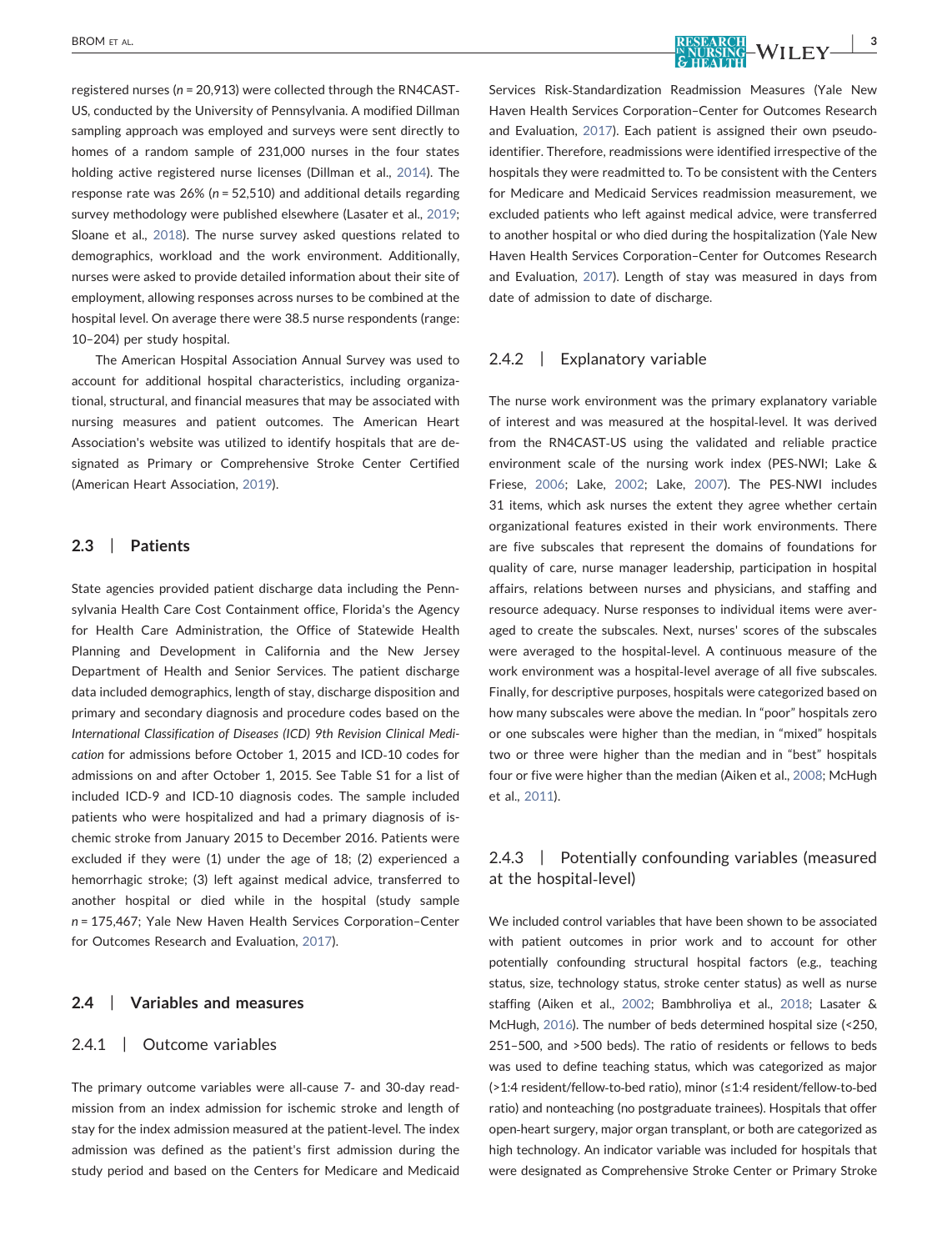Center Certified by the American Heart Association/American Stroke Association and The Joint Commission accrediting organizations (American Heart Association, [2019\)](#page-7-15). Hospitals with these designations have met several standards, such as establishing acute stroke teams, diagnostic testing capabilities and continuing education requirements. We additionally accounted for geographic location by account for the state in which the hospital was located and whether it was located in an urban area.

The nurse survey provided information on nurse staffing. Each nurse surveyed reported the numbers of patients and nurses on the unit the last shift the nurse worked. We created the staffing measure by dividing the average number of patients reported by nurses by the average number of nurses on the unit for that same shift. We then aggregated these reports across staff nurses in a given hospital to estimate average hospital nurse staffing. We also adjusted for the number of nurses in the hospital from the nurse survey who worked in medical–surgical units and the number of nurses who worked in intensive care units.

### 2.5 | Risk adjustment

We also accounted for 34 patient characteristics including gender, age, race, whether they transferred into the hospital, discharge disposition and 29 Elixhauser comorbidities based on prior work and Centers for Medicare and Medicaid Services Risk‐Standardization Readmission Measures (Barnett et al., [2015:](#page-7-19) Elixhauser et al., [1998](#page-7-20): Lichtman et al., [2013:](#page-8-5) Yale New Haven Health Services Corporation – Center for Outcomes Research and Evaluation, [2017\)](#page-8-13).

#### 2.6 | Analysis

First, summary statistics were computed for patient characteristics. Next, hospital characteristics were described by level of nurse work environment using  $\chi^2$  tests for categorical variables and analysis of variance for continuous variables. To determine the association between patient outcomes (7‐ and 30‐day readmissions and length of stay) and the nurse work environment several regression models were fit. To determine the odds on 7‐ and 30‐day readmissions logistic regression was used. Due to the absence of zero values and overdispersion in hospital length of stay, zero‐truncated negative binomial regression models were used for this outcome (Cameron, [1998](#page-7-21)). In these models, relative length of stay was expressed as incidence‐rate ratios. The work environment was treated as a continuous variable and in standard deviation units to ease the interpretation of the effects of the work environment on the patient outcomes. The first series of models examined the association between work environment and each outcome (individually). Additional models accounted for patient characteristics, and finally adjusted for hospital characteristics. All models accounted for clustering of patients within hospitals using the Huber‐White sandwich estimator (Rogers, [1994](#page-8-15)). STATA 15 was used for all analyses.

<span id="page-3-0"></span>

|  | <b>TABLE 1</b> |  |  |  |  | Ischemic stroke patient characteristics ( $N = 175,467$ ) |  |  |  |
|--|----------------|--|--|--|--|-----------------------------------------------------------|--|--|--|
|--|----------------|--|--|--|--|-----------------------------------------------------------|--|--|--|

| Sample characteristics                                                                                                                             | n or mean                                       | Percent or SD                             |
|----------------------------------------------------------------------------------------------------------------------------------------------------|-------------------------------------------------|-------------------------------------------|
| Readmission within 7 days                                                                                                                          | 6,865                                           | 3.9%                                      |
| Readmission within 30 days                                                                                                                         | 17,720                                          | 10.1%                                     |
| Length of stay                                                                                                                                     | 4.9                                             | 8.1                                       |
| Age (in years)                                                                                                                                     | 71.8                                            | 14.1                                      |
| Total comorbidities                                                                                                                                | 3.0                                             | 1.7                                       |
| Race and ethnicity<br>White<br><b>Black</b><br>Hispanic<br>Other                                                                                   | 113,679<br>23,959<br>22,830<br>12,928           | 64.8%<br>13.6%<br>13.0%<br>7.4%           |
| Male                                                                                                                                               | 87,017                                          | 49.6%                                     |
| Transfer                                                                                                                                           | 7,357                                           | 4.2%                                      |
| Top five comorbidities<br>Hypertension<br>Diabetes, uncomplicated<br>Renal failure<br>Fluid and electrolyte disorders<br>Chronic pulmonary disease | 150,340<br>42,669<br>28,081<br>36,391<br>25,693 | 85.7%<br>24.3%<br>16.0%<br>20.7%<br>14.6% |
| Discharge disposition<br>Home<br>Skilled nursing facility<br>Home with homecare<br>Another type of facility<br>Intermediate care                   | 64,213<br>39,553<br>27,507<br>43,312<br>750     | 36.6%<br>22.5%<br>15.7%<br>24.7%<br>0.4%  |

Note: Percentages may not equal 100% due to missing. Comorbidities based on Elixhauser. N = count.

#### 2.7 | Informed consent and ethical approval

Consent was obtained from nurses participating in the RN4CAST‐US. Informed consent of patients was waived due to deidentification of their data in the state discharge files. Our Institutional Review Board approved this study.

# 3 | RESULTS

There were 175,467 patients who experienced an admission for ischemic stroke in our data. Table [1](#page-3-0) contains the demographic characteristics of the sample. On average patients were 71.8 years old (standard deviation  $[SD] = 14.1$ ), 49.6% were male and 64.8% were white. Patients on average had 3.0 comorbidities (SD = 1.7) with the top comorbidity being hypertension (85.7%). The 7‐ and 30‐day readmission rates were 3.9% and 10.1%, respectively, and length of stay was on average 4.9 days  $(SD = 8.1)$ .

Characteristics of 543 study hospitals overall and by level of nurse work environment are included in Table [2](#page-4-0). Nurses had fewer patients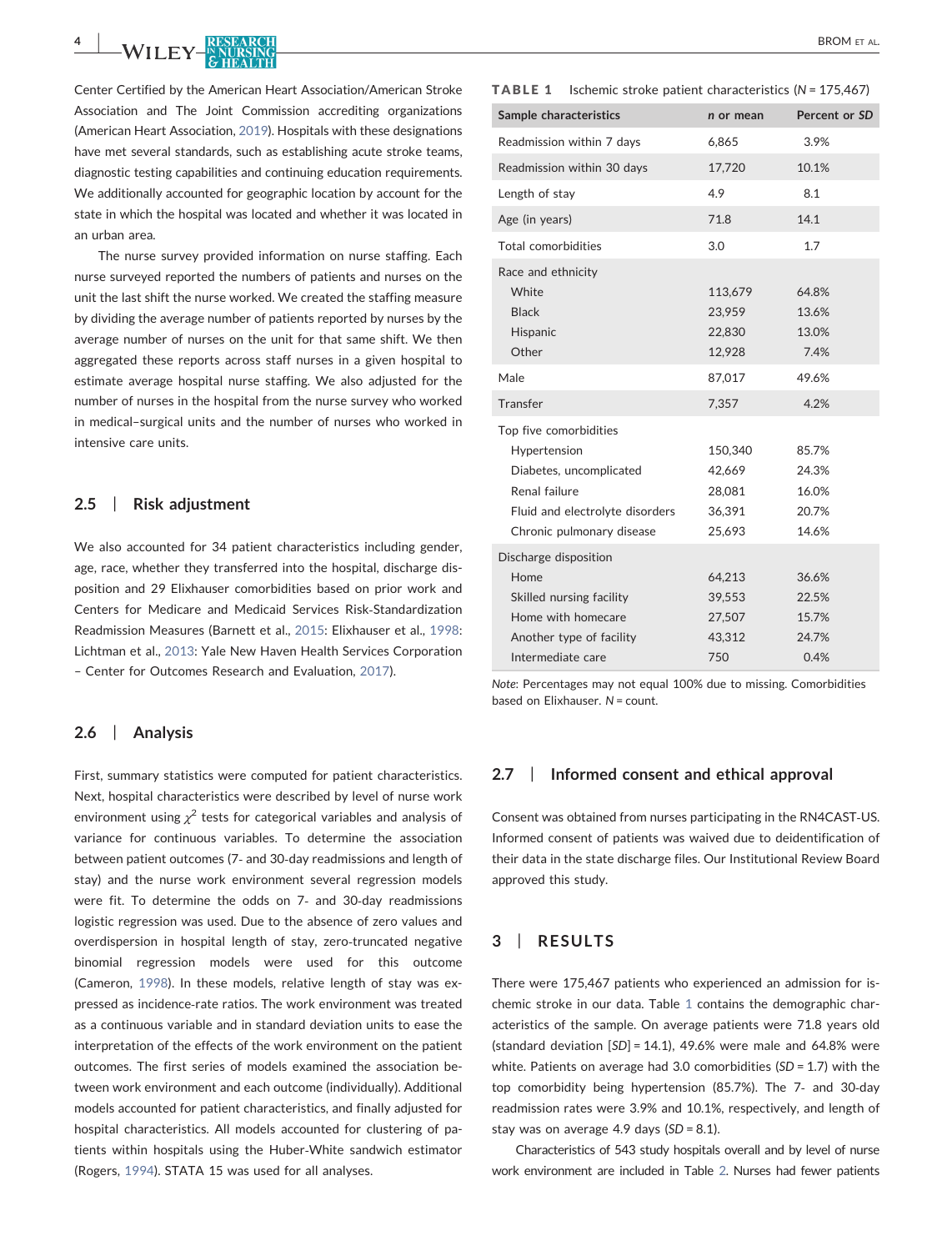<span id="page-4-0"></span>TABLE 2 Hospital characteristics where ischemic stroke patients receive care

| Hospitals ( $n = 543$ )<br>Characteristic |                       |                     | Nurse work environment<br>Poor<br>$(n = 213, 39.2\%)$ |                      | Mixed<br>$(n = 126, 23.2\%)$ |                      | <b>Best</b><br>$(n = 204, 37.6%)$ |                      | $\boldsymbol{p}$ |  |
|-------------------------------------------|-----------------------|---------------------|-------------------------------------------------------|----------------------|------------------------------|----------------------|-----------------------------------|----------------------|------------------|--|
|                                           | Mean                  | SD                  | Mean                                                  | <b>SD</b>            | Mean                         | <b>SD</b>            | Mean                              | <b>SD</b>            |                  |  |
| Nurse staffing<br>(patients/nurse)        | 4.4                   | 1.0                 | 4.6                                                   | 1.1                  | 4.5                          | 1.2                  | 4.2                               | 0.9                  | < 0.001          |  |
| Work environment                          | 2.7                   | 0.2                 | 2.5                                                   | 0.1                  | 2.7                          | 0.1                  | 3.0                               | 0.1                  | < 0.001          |  |
|                                           | $\mathsf{n}$          | %                   | $\mathsf{n}$                                          | %                    | $\mathsf{n}$                 | %                    | n                                 | %                    |                  |  |
| Bed size<br>Small<br>Medium<br>Large      | 45<br>227<br>271      | 8.3<br>41.8<br>49.9 | 15<br>97<br>101                                       | 33.3<br>42.7<br>37.3 | 11<br>70<br>45               | 24.4<br>30.8<br>16.6 | 19<br>60<br>125                   | 42.2<br>26.4<br>46.1 | < 0.001          |  |
| Teaching status<br>None<br>Minor<br>Major | 222<br>255<br>49      | 40.9<br>47.0<br>9.0 | 71<br>125<br>13                                       | 32.0<br>49.0<br>26.5 | 56<br>57<br>8                | 25.2<br>22.3<br>16.3 | 95<br>73<br>28                    | 42.8<br>28.6<br>57.1 | < 0.001          |  |
| Technology status<br>High<br>Low          | 280<br>253            | 51.6<br>46.6        | 115<br>96                                             | 41.1<br>37.9         | 55<br>69                     | 19.6<br>27.3         | 110<br>88                         | 39.3<br>34.8         | 0.112            |  |
| Stroke center<br>Yes<br><b>No</b>         | 31<br>512             | 5.6<br>94.3         | 8<br>205                                              | 25.8<br>40.0         | 6<br>120                     | 19.4<br>23.4         | 17<br>187                         | 54.8<br>36.5         | 0.115            |  |
| Location<br>Urban<br>Nonurban             | 536<br>$\overline{7}$ | 98.7<br>1.3         | 211<br>2                                              | 39.4<br>28.6         | 122<br>4                     | 22.8<br>57.1         | 203<br>$\mathbf{1}$               | 37.6<br>14.3         | 0.093            |  |

Note: Percentages may not equal 100% due to missing. Work environment created from the 5 subscales of the Practice Environment Scale of the Nursing Work Index where 0–1 subscales above the median were categorized as poor, 2–3 subscales above the median as mixed and 4–5 subscales above the median as best. Row percentages displayed for categorical variables. Stroke Center includes Comprehensive and Primary Stroke Center designation recognized by The Joint Commission, American Heart Association and American Stroke Association.

(4.2 patients per nurse,  $SD = 0.9$ ) in hospitals with the best work environments compared to hospitals with poor work environments (4.6 patients per nurse,  $SD = 1.1$ ;  $p < 0.001$ ) and hospitals with the best environments had higher average work environment scores. Hospitals with more beds and that were major teaching hospitals were more frequently in the best work environment hospitals. Work environments were not significantly different in high technology hospitals and other hospitals. Thirty-one (5.6%) of the study hospitals were Comprehensive or Primary Stroke Centers and seven were Nonurban hospitals. No statistically significant difference was found with regard to the nurse work environment between hospitals that were stroke centers compared to those that were not, nor between urban and nonurban hospitals.

# 3.1 | Association of the nurse work environment and post‐stroke patient outcomes

Table [3](#page-5-0) shows the odds ratios (OR) and incidence rate ratios indicating the association of the work environment with the odds of 7‐ and 30‐day readmissions and the likelihood of longer stays, from models which are unadjusted (Model 1) and models that are adjusted for patient characteristics (Model 2) and additionally for hospital characteristics, including staffing (Model 3). In unadjusted regression models there was no statistically significant association between the nurse work environment and any of the three patient outcomes. In the fully adjusted models the work environment was significantly associated with all three outcomes. Each standard deviation increase in the nurse work environment was associated with a 4% decrease in the odds of 7‐day readmission (OR, 0.96; 95% confidence interval [CI], [0.93–0.99]) and a 3% decrease in the odds of 30‐day readmissions (OR, 0.97; 95% CI, [0.94–0.99]). Additionally, when accounting for hospital and patient characteristics, a standard deviation increase in the work environment resulted in 3% lower likelihood of a longer hospital stay (incident‐rate ratio, 0.97; 95% CI, [0.95–0.99]). Nurse staffing appeared to have no significant association with the outcomes for stroke patients.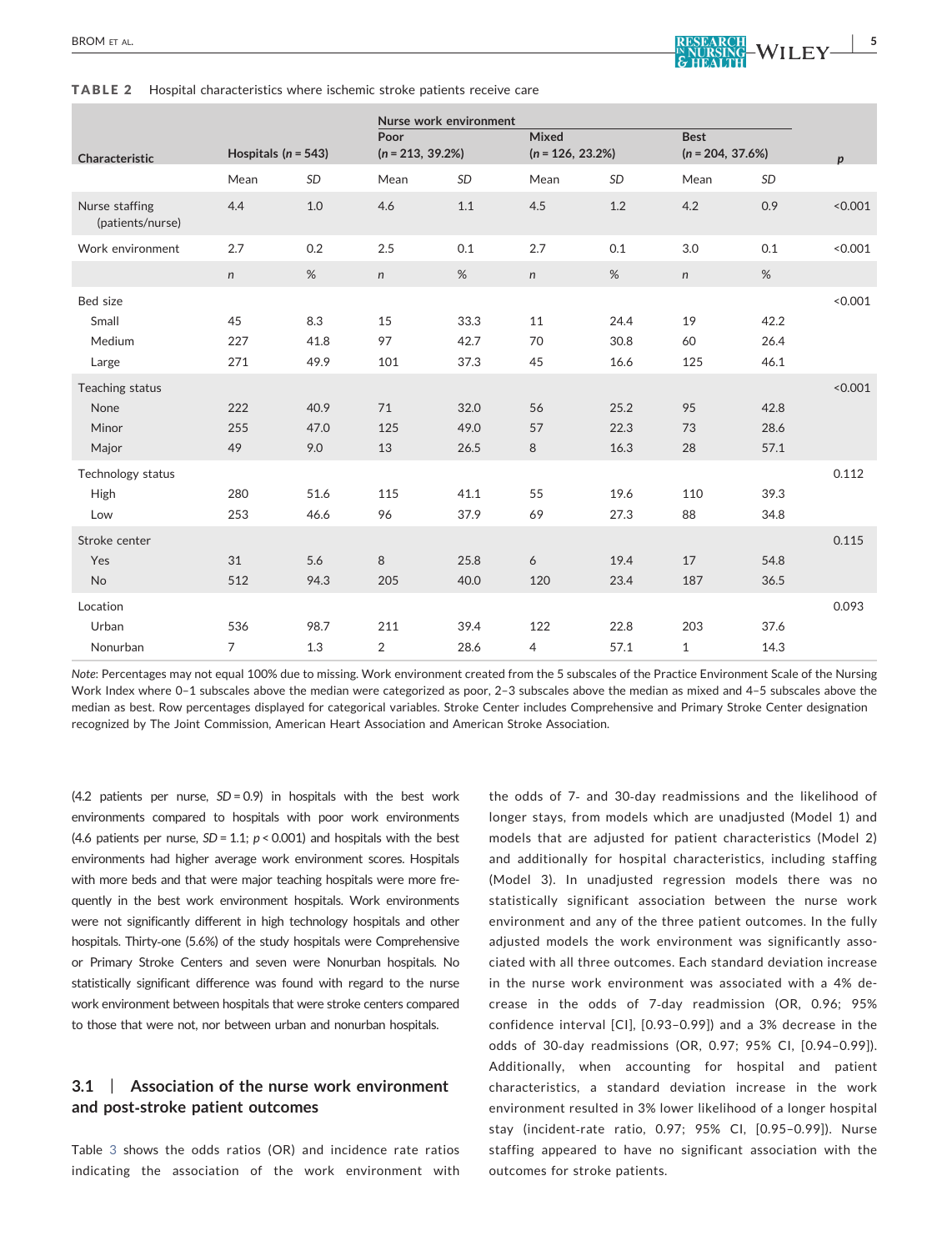<span id="page-5-0"></span>TABLE 3 Effect of a one standard deviation increase in the work environment on odds of 7‐ and 30‐day readmissions and incident rate‐ ratio of length of stay

|                  | Model (1)                                          | Model (2)                               | Model (3)                                            |  |  |  |  |  |
|------------------|----------------------------------------------------|-----------------------------------------|------------------------------------------------------|--|--|--|--|--|
|                  | Unadjusted                                         | Adjusted for patient<br>characteristics | Adjusted for patient and<br>hospital characteristics |  |  |  |  |  |
|                  | Odds ratios (OR) from models for 7-day readmission |                                         |                                                      |  |  |  |  |  |
|                  | OR (95% CI)                                        | OR (95% CI)                             | OR (95% CI)                                          |  |  |  |  |  |
| Work environment | $0.98(0.94 - 1.01)$                                | $0.96*$ (10.93-0.99)                    | $0.96* (0.93-0.99)$                                  |  |  |  |  |  |
| <b>Staffing</b>  |                                                    |                                         | $1.03(0.98 - 1.08)$                                  |  |  |  |  |  |
|                  | OR from models for 30-day readmission              |                                         |                                                      |  |  |  |  |  |
|                  | OR (95% CI)                                        | OR (95% CI)                             | OR (95% CI)                                          |  |  |  |  |  |
| Work environment | $1.00(0.97 - 1.03)$                                | $0.97(0.95 - 1.00)$                     | $0.97*$ (0.94-0.99)                                  |  |  |  |  |  |
| <b>Staffing</b>  |                                                    |                                         | $1.02(0.99 - 1.06)$                                  |  |  |  |  |  |
|                  | Incident rate ratio from models for length of stay |                                         |                                                      |  |  |  |  |  |
|                  | <b>IRR (95% CI)</b>                                | <b>IRR (95% CI)</b>                     | <b>IRR (95% CI)</b>                                  |  |  |  |  |  |
| Work environment | $1.00(0.98 - 1.04)$                                | $0.98(0.96 - 1.00)$                     | $0.97**$ (0.95-0.99)                                 |  |  |  |  |  |
| <b>Staffing</b>  |                                                    |                                         | $1.00(0.98 - 1.03)$                                  |  |  |  |  |  |

Note: 7- and 30-day readmission models utilize logistic regression and length of stay models utilize truncated negative binomial regression and all models account for clustering of patients within hospitals. Patient characteristics include age, sex, race, whether the patient was a transfer from another hospital, 29 comorbid conditions (Elixhauser) and discharge disposition. Hospital characteristics include nurse staffing, bed size, teaching status, high technology, stroke center status, number of medical‐surgical nurses, number of intensive care unit nurses, state and urban/rural location.

Abbreviations: CI, confidence interval; IRR, incident‐rate ratio.

<span id="page-5-1"></span> $*_{p}$  < .05.

<span id="page-5-2"></span> $*^{*}p$  < .01.

### 4 | DISCUSSION

In our study of 543 hospitals we found that ischemic stroke patients cared for in hospitals with better nurse work environments had lower odds of 7‐ and 30‐day readmissions as well as shorter lengths of stay when also accounting for other patient and hospital characteristics. These findings support similar results demonstrating an association between better nurse work environments and lower 30‐day readmissions for surgical and general medical patients (Brooks Carthon et al., [2015;](#page-7-10) Lasater & McHugh, [2016](#page-8-8); Ma et al., [2015](#page-8-9); McHugh & Ma, [2013\)](#page-8-10). We also offer new evidence demonstrating a relationship between more favorable nurse work environments and 7‐day readmissions and lower length of stay.

Our findings have important implications for quality improvement initiatives for stroke care management. The American Heart Association/American Stroke Association and the European Stroke Organization both endorse several measures and processes to standardize stroke care management including rapid use of intravenous and intra‐arterial therapies and instituting secondary preventative measures including blood pressure control and anticoagulation beginning during the initial hospitalization (European Stroke Organization, [2020](#page-7-22); Powers et al., [2019](#page-8-16)). Additionally, in the United States hospitals can seek designation as Primary or Comprehensive Stroke Centers, which are markers of consistent stroke care protocol implementation and excellent stroke care

outcomes. Primary Stroke Centers are hospitals that implement acute stroke teams, protocolize stroke care, provide coordinated care and have dedicated stroke units (Man et al., [2018](#page-7-23)). While receiving timely stroke care is important, only half of the United States population lives within 60 min of a Primary Stroke Center (Alberts et al., [2013](#page-7-23)). This makes our findings of the importance of good work environments all the more relevant given the presence of nurses in all hospitals caring for stroke patients. We had good representation of these hospitals in our study with 31 of the 37‐desiganted stroke centers included in our four‐state data. However, when including stroke center status as a hospital‐level control in our analysis, there was not a significant association between stroke center status and any of the outcomes. Rather, the nurse work environment remained as a significant predictor of lower 7‐ and 30‐day readmissions and lower length of stay. This suggests that although not all hospitals will attain stroke center designation, they all have the ability to improve their nurse work environments, which may serve as one mechanism to improve stroke outcomes.

# 4.1 | Investing in the nurse work environment to improve post‐stroke outcomes

Our results suggest that providing investments to improve nurse work environments should also be considered as a systems‐level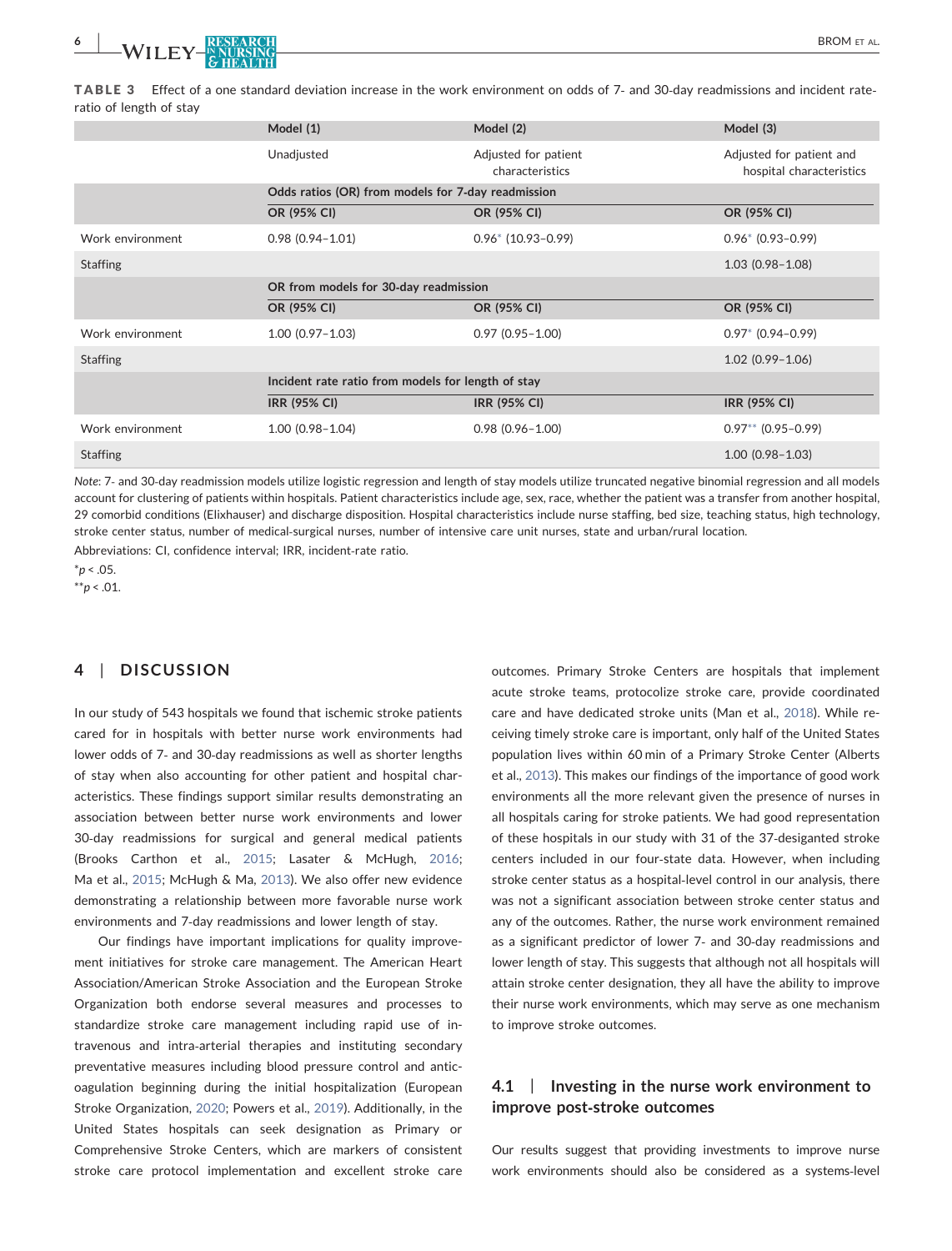intervention to improve stroke outcomes (Brooks Carthon et al., [2015;](#page-7-10) Kutney‐Lee et al., [2013;](#page-7-24) Lake et al., [2019](#page-7-11)). An example of investments in nurse work environments may formally be achieved through Magnet© designation. Hospitals that have attained Magnet© designation are known for high quality nurse work environments and have demonstrated improved patient outcomes, such as lower failure to rescue and mortality as well as higher end of life care quality (Kutney‐ Lee et al., [2015;](#page-7-25) Lasater & Schlak, [2020](#page-8-17); McHugh et al., [2013\)](#page-8-18). Even hospitals without Magnet© designation can improve their work environments through low‐cost investments, such as increasing the visibility of nursing leadership among staff, allowing bedside nurses to participate in shared decision making regarding their clinical practice and fostering interdisciplinary teamwork.

Our findings regarding 7‐day readmissions are particularly important due to the proximity of readmission to inpatient care. In studies focused on the variation in timing of readmissions, investigators have found that early readmissions are more frequently associated with the index hospitalization and quality of the care received during initial hospitalization (Chin et al., [2016;](#page-7-26) Graham et al., [2015;](#page-7-27) Graham et al., [2018](#page-7-28); Lichtman et al., [2013](#page-8-5)). However, they have not considered many factors related to nursing, but rather focused on how patient and physician characteristics contribute to early readmissions (Graham et al., [2015;](#page-7-27) Pham et al., [2019](#page-8-19)). Similarly, variations in length of stay have also primarily been attributed to patient characteristics and system-level factors, such as bed availability, efficiency of laboratory and support services and discharge planning (Buttigieg et al., [2018\)](#page-7-29). Although some researchers have demonstrated an association between better nurse staffing and reduced length of stay, this study extends prior research by demonstrating a similar association with the nurse work environment. We hypothesize that both outcomes improve in hospitals with good work environments because nurses are able to practice to their full abilities, they are provided with enough resources and supports for them to deliver optimal care and are supported to form collegial relations among the multidisciplinary team.

There were various limitations to our study. Causal inferences are not fully supported by cross‐sectional data. However, similar associations between patient outcomes and the hospital nurse work environment have been demonstrated many times over two decades and in many different countries (Aiken et al., [2008](#page-6-2); Aiken et al., [2012;](#page-7-30) Kutney‐Lee et al., [2013;](#page-7-24) McHugh et al., [2016\)](#page-8-7). Additionally, there is recent evidence that the cross‐sectional associations between patient quality and safety and the nurse work environment are similar to the associations that are found when changes over time are examined using longitudinal data (Sloane et al., [2018](#page-8-11)). Moreover, it is important to note that our data do not enable us to link ischemic stroke patients to the individual nurses on specific nursing units who provide their care. Rather, this is an organizational study that regards work environments and staffing as hospital characteristics and examines whether differences in the patient outcomes result from general differences in nurse work environments and nurse staffing levels across the different hospitals in which they receive their care. Finally, though our analysis accounted for hospital and patient characteristics, there are measures of stroke severity and stroke care we were unable to

measure, such as time to anticoagulation. However, our analyses accounted for Primary and Comprehensive Stroke Center status, which is a marker for excellent stroke care. Even when adding this control variable, lower odds of 7‐ and 30‐day readmissions and lower length of stay was associated with the nurse work environment.

# 5 | CONCLUSION

In this study we found an association between 7‐ and 30‐day readmissions and hospital length of stay and the nurse work environment among ischemic stroke patients. Nurse work environments are a modifiable feature of hospitals that should be considered when providing comprehensive stroke services and attempting to improve post‐stroke outcomes.

#### ACKNOWLEDGMENTS

The National Institute of Minority Health & Health Disparities (Grant No. MD011518, J. Margo Brooks Carthon, PI) and the National Institutes of Nursing Research (Grant No. R01NR016002, Matthew McHugh, PI; Grant No. R01NR014855, Linda Aiken, PI; and Grant No. T32NR007104, Linda Aiken, PI).

#### CONFLICT OF INTERESTS

The authors declare that there are no conflict of interests.

#### DATA AVAILABILITY STATEMENT

The data used in this study are subject to a data use agreement with each of the state agencies and thus cannot be shared directly by the authors, but contact information for the agency representatives may be made available upon request.

# ORCID

Heather Brom **b** <https://orcid.org/0000-0002-4295-6372> J. Margo Brooks Carthon D <https://orcid.org/0000-0002-9797-7007> Douglas Sloane <https://orcid.org/0000-0003-2541-9783> Mathew McHugh **b** <https://orcid.org/0000-0002-1263-0697> Linda Aiken <https://orcid.org/0000-0001-8004-3630>

#### REFERENCES

- <span id="page-6-0"></span>Adeoye, O., Nyström, K. V., Yavagal, D. R., Luciano, J., Nogueira, R. G., Zorowitz, R. D., Khalessi, A. A., Bushnell, C., Barsan, W. G., & Panagos, P. (2019). Recommendations for the establishment of stroke systems of care: A 2019 update. A policy statement from the American Stroke Association. Stroke, 50(7), e187–e210. [https://doi.](https://doi.org/10.1161/STR.0000000000000173) [org/10.1161/STR.0000000000000173](https://doi.org/10.1161/STR.0000000000000173)
- <span id="page-6-1"></span>Aiken, L. H., Cimiotti, J. P., Sloane, D. M., Smith, H. L., Flynn, L., & Neff, D. F. (2011). Effects of nurse staffing and nurse education on patient deaths in hospitals with different nurse work environments. Medical Care, 49(12), 1047–1053. [https://doi.org/10.1097/MLR.](https://doi.org/10.1097/MLR.0b013e3182330b6e) [0b013e3182330b6e](https://doi.org/10.1097/MLR.0b013e3182330b6e)
- <span id="page-6-2"></span>Aiken, L. H., Clarke, S. P., Sloane, D. M., Lake, E. T., & Cheney, T. (2008). Effects of hospital care environment on patient mortality and nurse outcomes. The Journal of Nursing Administration, 38(5), 223–229. <https://doi.org/10.1097/01.NNA.0000312773.42352.d7>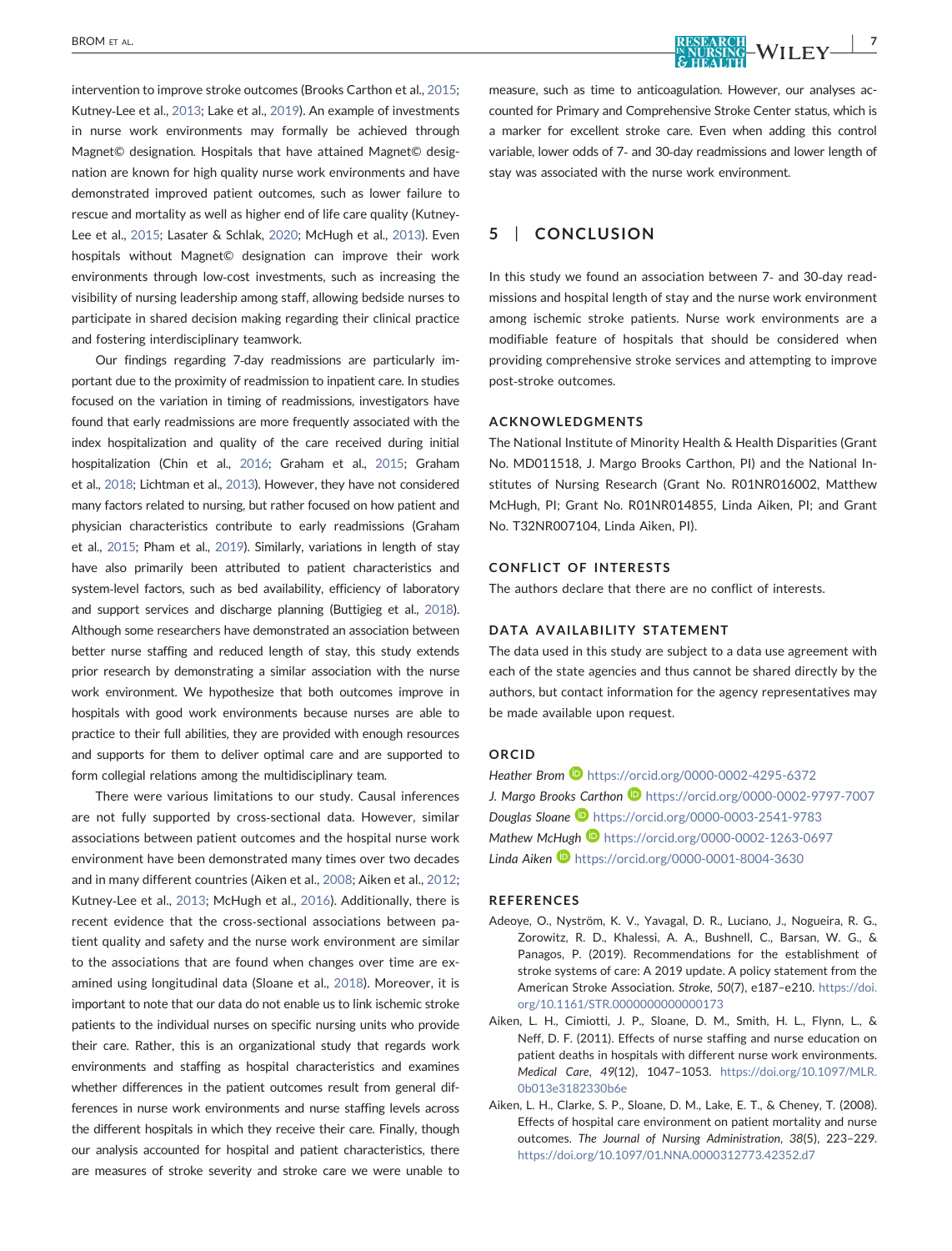# EXPRESEARCH BROM ET AL. BROM ET AL.

- <span id="page-7-18"></span>Aiken, L. H., Clarke, S. P., Sloane, D. M., Sochalski, J., & Silber, J. H. (2002). Hospital nurse staffing and patient mortality, nurse burnout, and job dissatisfaction. Journal of the American Medical Assocation, 288(16), 1987–1993. <https://doi.org/10.1001/jama.288.16.1987>
- <span id="page-7-30"></span>Aiken, L. H., Sermeus, W., Van den Heede, K., Sloane, D. M., Busse, R., McKee, M., Bruyneel, L., Rafferty, A. M., Griffiths, P., & Moreno‐ Casbas, M. T. (2012). Patient safety, satisfaction, and quality of hospital care: Cross sectional surveys of nurses and patients in 12 countries in Europe and the United States. British Medical Journal, 344, e1717. <https://doi.org/10.1136/bmj.e1717>
- <span id="page-7-23"></span>Alberts M. J., Wechsler L. R., Jensen M. E. L., Latchaw R. E., Crocco T. J., George M. G., Baranski J., Bass R. R., Ruff R. L., Huang J., Mancini B., Gregory T., Gress D., Emr M., Warren M., Walker M. D. (2013). Formation and Function of Acute Stroke–Ready Hospitals Within a Stroke System of Care Recommendations From the Brain Attack Coalition. Stroke, 44, (12), 3382–3393. [http://dx.doi.org/10.1161/](http://dx.doi.org/10.1161/strokeaha.113.002285) [strokeaha.113.002285](http://dx.doi.org/10.1161/strokeaha.113.002285)
- <span id="page-7-15"></span>American Heart Association. (2019). Know before you go. Retrieved from <https://hospitalmaps.heart.org/AHAMAP/map/qimap.jsp>
- <span id="page-7-3"></span>Bambhroliya, A. B., Donnelly, J. P., Thomas, E. J., Tyson, J. E., Miller, C. C., McCullough, L. D., Savitz, S. I., & Vahidy, F. S. (2018). Estimates and temporal trend for US nationwide 30‐day hospital readmission among patients with ischemic and hemorrhagic stroke. JAMA Network Open, 1(4), e181190. [https://doi.org/10.1001/jamanet](https://doi.org/10.1001/jamanetworkopen.2018.1190) workopen. 2018.1190
- <span id="page-7-19"></span>Barnett, M. L., Hsu, J., & McWilliams, J. M. (2015). Patient characteristics and differences in hospital readmission rates. JAMA Internal Medicine, 175(11), 1803–1812. [https://doi.org/10.1001/jamainter](https://doi.org/10.1001/jamainternmed.2015.4660) [nmed.2015.4660](https://doi.org/10.1001/jamainternmed.2015.4660)
- <span id="page-7-0"></span>Benjamin, E. J., Blaha, M. J., Chiuve, S. E., Cushman, M., Das, S. R., Deo, R., de Ferranti, S. D., Floyd, J., Fornage, M., Gillespie, C., Isasi, C. R., Jimenez, M. C., Jordan, L. C., Judd, S. E., Lackland, D., Lichtman, J. H., Lisabeth, L., Liu, S., Longenecker, C. T., … Muntner, P., American Heart Association Statistics Committee, & Stroke Statistics Subcomittiee. (2017). Heart disease and stroke statistics‐2017 update: A report from the American Heart Association. Circulation, 135(10), e146–e603. <https://doi.org/10.1161/CIR.0000000000000485>
- <span id="page-7-7"></span>Bray, B. D., Ayis, S., Campbell, J., Cloud, G. C., James, M., Hoffman, A., Tyrrell, P. J., Wolfe, C. D., & Rudd, A. G. (2014). Associations between stroke mortality and weekend working by stroke specialist physicians and registered nurses: Prospective multicentre cohort study. PLOS Medicine, 11(8), e1001705. [https://doi.org/10.1371/](https://doi.org/10.1371/journal.pmed.1001705) [journal.pmed.1001705](https://doi.org/10.1371/journal.pmed.1001705)
- <span id="page-7-13"></span>Brooks Carthon, J. M., Hedgeland, T., Brom, H., Hounshell, D., & Cacchione, P. Z. (2019). "You only have time for so much in 12 hours" unmet social needs of hospitalised patients: A qualitative study of acute care nurses. Journal of Clinical Nursing, 28, 3529–3537. <https://doi.org/10.1111/jocn.14944>
- <span id="page-7-10"></span>Brooks Carthon, J. M., Lasater, K. B., Sloane, D. M., & Kutney‐Lee, A. (2015). The quality of hospital work environments and missed nursing care is linked to heart failure readmissions: A crosssectional study of US hospitals. BMJ Quality & Safety, 24(4), 255–263. <https://doi.org/10.1136/bmjqs-2015-004050>
- <span id="page-7-29"></span>Buttigieg, S. C., Abela, L., & Pace, A. (2018). Variables affecting hospital length of stay: A scoping review. Journal of health organization and management, 32(3), 463–493. [https://doi.org/10.1108/JHOM-10-](https://doi.org/10.1108/JHOM-10-2017-0275) [2017-0275](https://doi.org/10.1108/JHOM-10-2017-0275)
- <span id="page-7-21"></span>Cameron, A. T. P. (1998). Regression analysis of count data. Cambridge University Press.
- <span id="page-7-5"></span>Camicia, M., & Lutz, B. J. (2016). Nursing's role in successful transitions across settings. Stroke, 47(11), e246–e249. [https://doi.org/10.1161/](https://doi.org/10.1161/STROKEAHA.116.012095) [STROKEAHA.116.012095](https://doi.org/10.1161/STROKEAHA.116.012095)
- <span id="page-7-6"></span>Centers for Disease Control and Prevention. Division for Heart Disease and Stroke Prevention. (2018). What is the evidence for state laws to

enhance inhospital and post-hospital stroke care? Centers for Disease Control and Prevention, Atlanta, GA.

- <span id="page-7-26"></span>Chin, D. L., Bang, H., Manickam, R. N., & Romano, P. S. (2016). Rethinking thirty‐day hospital readmissions: Shorter intervals might be better indicators of quality of care. Health Affairs, 35(10), 1867–1875. <https://doi.org/10.1377/hlthaff.2016.0205>
- <span id="page-7-8"></span>Cho, S.‐H., & Yun, S.‐C. (2009). Bed‐to‐nurse ratios, provision of basic nursing care, and in‐hospital and 30‐day mortality among acute stroke patients admitted to an intensive care unit: Cross‐sectional analysis of survey and administrative data. International Journal of Nursing Studies, 46(8), 1092–1101. [https://doi.org/10.1016/j.](https://doi.org/10.1016/j.ijnurstu.2009.02.001) [ijnurstu.2009.02.001](https://doi.org/10.1016/j.ijnurstu.2009.02.001)
- <span id="page-7-14"></span>Dillman, D., Smyth, J., & Christian, L. (2014). Internet, phone, mail, and mixed‐mode surveys: The tailored design method. John Wiley & Sons Inc.
- <span id="page-7-4"></span>Doyle, C., Lennox, L., & Bell, D. (2013). A systematic review of evidence on the links between patient experience and clinical safety and effectiveness. BMJ Open, 3(1), e001570. [https://doi.org/10.1136/](https://doi.org/10.1136/bmjopen-2012-001570) [bmjopen-2012-001570](https://doi.org/10.1136/bmjopen-2012-001570)
- <span id="page-7-20"></span>Elixhauser, A., Steiner, C., Harris, D. R., & Coffey, R. M. (1998). Comorbidity measures for use with administrative data. Medical Care, 36(1), 8–27. <https://www.jstor.org/stable/3766985>
- <span id="page-7-22"></span>European Stroke Organisation. (2020). ESO guideline directory. Retrieved from [https://eso-stroke.org/guidelines/eso-guideline-directory/#](https://eso-stroke.org/guidelines/eso-guideline-directory/#acute-stroke) [acute-stroke](https://eso-stroke.org/guidelines/eso-guideline-directory/#acute-stroke)
- <span id="page-7-12"></span>Gonçalves‐Bradley, D. C., Lannin, N. A., Clemson, L. M., Cameron, I. D., & Shepperd, S. (2016). Discharge planning from hospital. Cochrane Database of Systematic Reviews. [https://doi.org/10.1002/14651858.](https://doi.org/10.1002/14651858.CD000313.pub5) [CD000313.pub5](https://doi.org/10.1002/14651858.CD000313.pub5)
- <span id="page-7-1"></span>Gorelick, P. B. (2019). The global burden of stroke: Persistent and disabling. The Lancet Neurology, 18(5), 417–418. [https://doi.org/10.](https://doi.org/10.1016/S1474-4422(19)30030-4) [1016/S1474-4422\(19\)30030-4](https://doi.org/10.1016/S1474-4422(19)30030-4)
- <span id="page-7-28"></span>Graham, K. L., Auerbach, A. D., Schnipper, J. L., Flanders, S. A., Kim, C. S., Robinson, E. J., Ruhnke, G. W., Thomas, L. R., Kripalani, S., & Vasilevskis, E. E. (2018). Preventability of early versus late hospital readmissions in a national cohort of general medicine patients. Annals of Internal Medicine, 168(11), 766–774. [https://doi.org/10.](https://doi.org/10.7326/M17-1724) [7326/M17-1724](https://doi.org/10.7326/M17-1724)
- <span id="page-7-27"></span>Graham, K. L., Wilker, E. H., Howell, M. D., Davis, R. B., & Marcantonio, E. R. (2015). Differences between early and late readmissions among patients: A cohort study. Annals of Internal Medicine, 162(11), 741–749. <https://doi.org/10.7326/L15-5149-2>
- <span id="page-7-2"></span>Kaufman, B. G., Kucharska‐Newton, A., & Bettger, J. P. (2019). Health services research. Stroke, 50(5), e121–e124. [https://doi.org/10.](https://doi.org/10.1161/STROKEAHA.118.024093) [1161/STROKEAHA.118.024093](https://doi.org/10.1161/STROKEAHA.118.024093)
- <span id="page-7-25"></span>Kutney‐Lee, A., Stimpfel, A. W., Sloane, D. M., Cimiotti, J. P., Quinn, L. W., & Aiken, L. H. (2015). Changes in patient and nurse outcomes associated with Magnet hospital recognition. Medical Care, 53(6), 550–557. <https://doi.org/10.1097/MLR.0000000000000355>
- <span id="page-7-24"></span>Kutney‐Lee, A., Wu, E. S., Sloane, D. M., & Aiken, L. H. (2013). Changes in hospital nurse work environments and nurse job outcomes: An analysis of panel data. International Journal of Nursing Studies, 50(2), 195–201. <https://doi.org/10.1016/j.ijnurstu.2012.07.014>
- <span id="page-7-9"></span>Lake, E. T. (2002). Development of the practice environment scale of the nursing work index. Research in Nursisng & Health, 25(3), 176–188. <https://doi.org/10.1002/nur.10032>
- <span id="page-7-17"></span>Lake, E. T. (2007). The nursing practice environment: Measurement and evidence. Medical Care Research and Review, 64(2), 104S–122S. <https://doi.org/10.1177/1077558707299253>
- <span id="page-7-16"></span>Lake, E. T., & Friese, C. R. (2006). Variations in nursing practice environments: Relation to staffing and hospital characteristics. Nursing Research, 55(1), 1–9.
- <span id="page-7-11"></span>Lake, E. T., Sanders, J., Duan, R., Riman, K. A., Schoenauer, K. M., & Chen, Y. (2019). A meta‐analysis of the associations between the